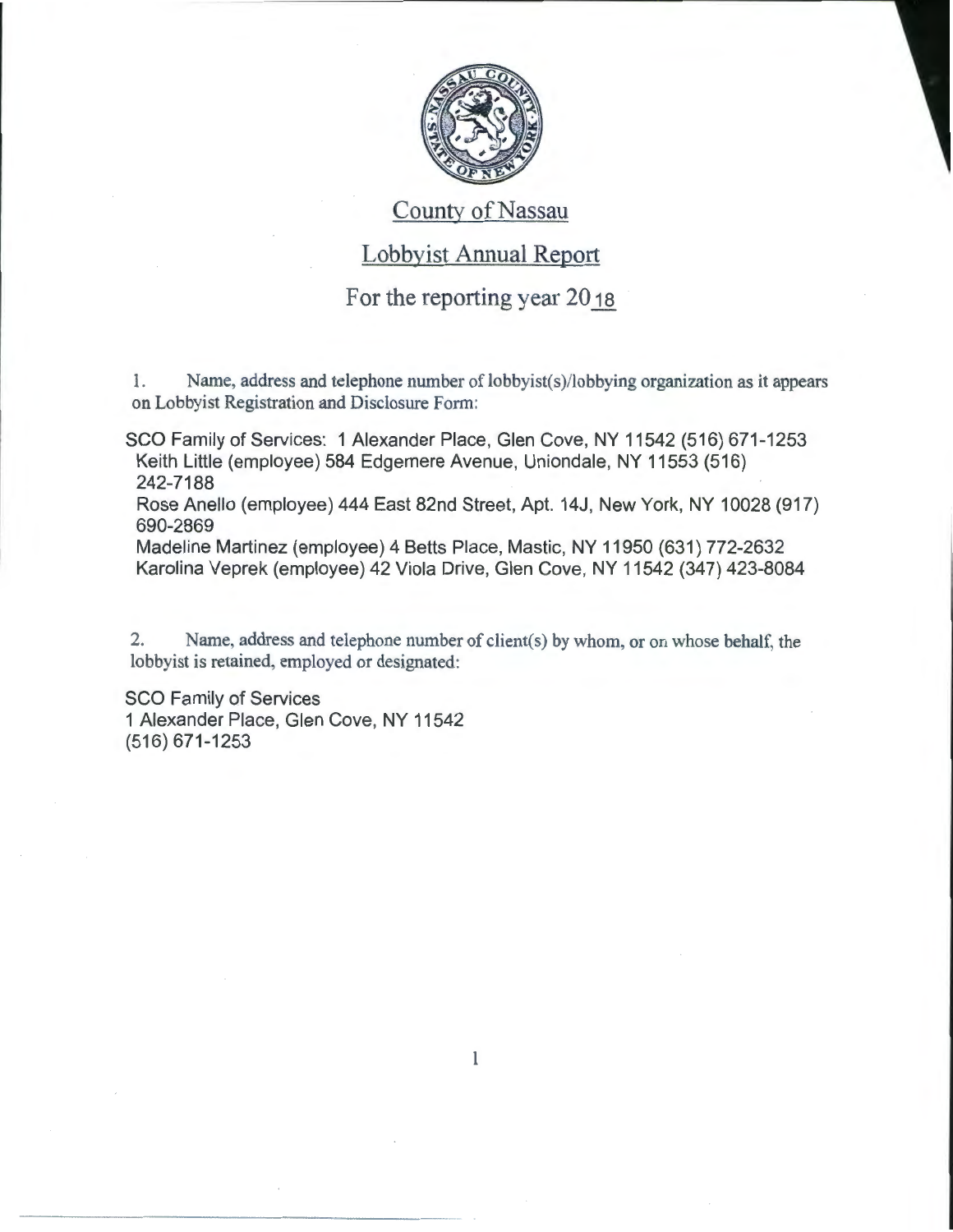3. A description of the subject or subjects on which each lobbyist retained, employed or designated by such client has lobbied:

Meetings to introduce SCO Family of Services program in Nassau County; introduce SCO Family of Services new Executive Director, Keith Little; and discuss SCO's work addressing the opioid epidemic.

4. Names of the persons and agencies before which such lobbyist has lobbied:

Nassau County Executive, Laura Curran

Deputy Executive District Attorney for Intergovernmental and Community Relations, Kyle Rose-Louder

5. List below amounts for any compensation paid or owed to the lobbyist during the prior year for the purposes of lobbying. Such amounts shall be detailed as to amount, to whom paid and for what purpose.

| Amount<br>\$206.04                                                                     | Details<br>Keith Little prep and meeting with Nassau County Executive, Laura<br>Curran |  |  |
|----------------------------------------------------------------------------------------|----------------------------------------------------------------------------------------|--|--|
| \$108.24                                                                               | Rose Anello meeting with Nassau County Executive, Laura Curran                         |  |  |
| \$46.71                                                                                | Madeline Martinez meeting with Nassau County Executive, Laura Curran                   |  |  |
| \$30.29<br>Karolina Veprek prep for meeting with Nassau County Executive, Laura Curran |                                                                                        |  |  |
|                                                                                        |                                                                                        |  |  |

2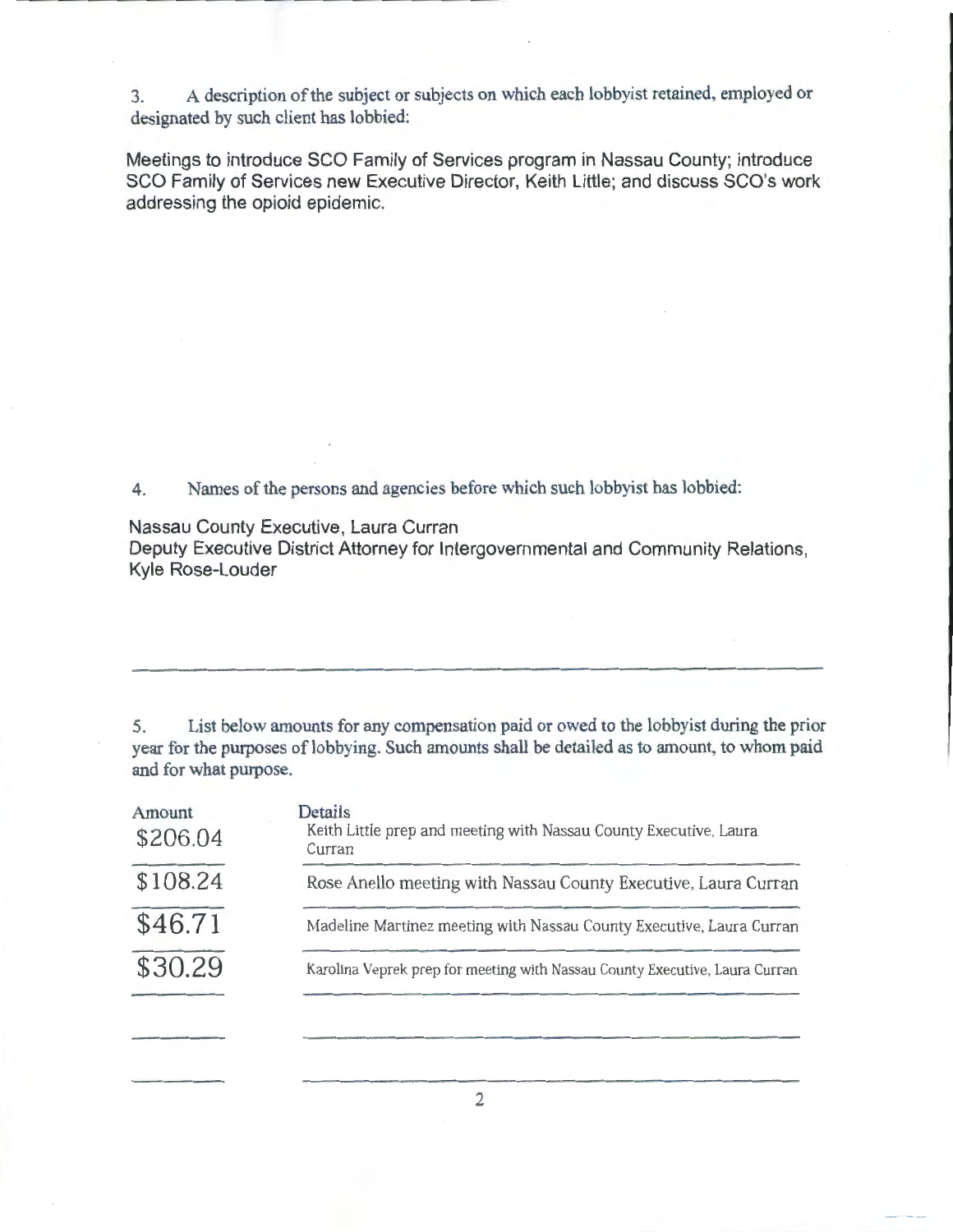6. List below the cumulative total amounts earned for lobbying throughout the year: **\$391.28** 

7. List below the expenses incurred or expensed by lobbyist for the purpose of lobbying:

| Amount<br>\$0 | Details<br>Not Applicable |  |
|---------------|---------------------------|--|
|               |                           |  |
|               |                           |  |
|               |                           |  |
|               |                           |  |
|               |                           |  |
|               |                           |  |
|               |                           |  |
|               |                           |  |
|               |                           |  |
|               |                           |  |
|               |                           |  |